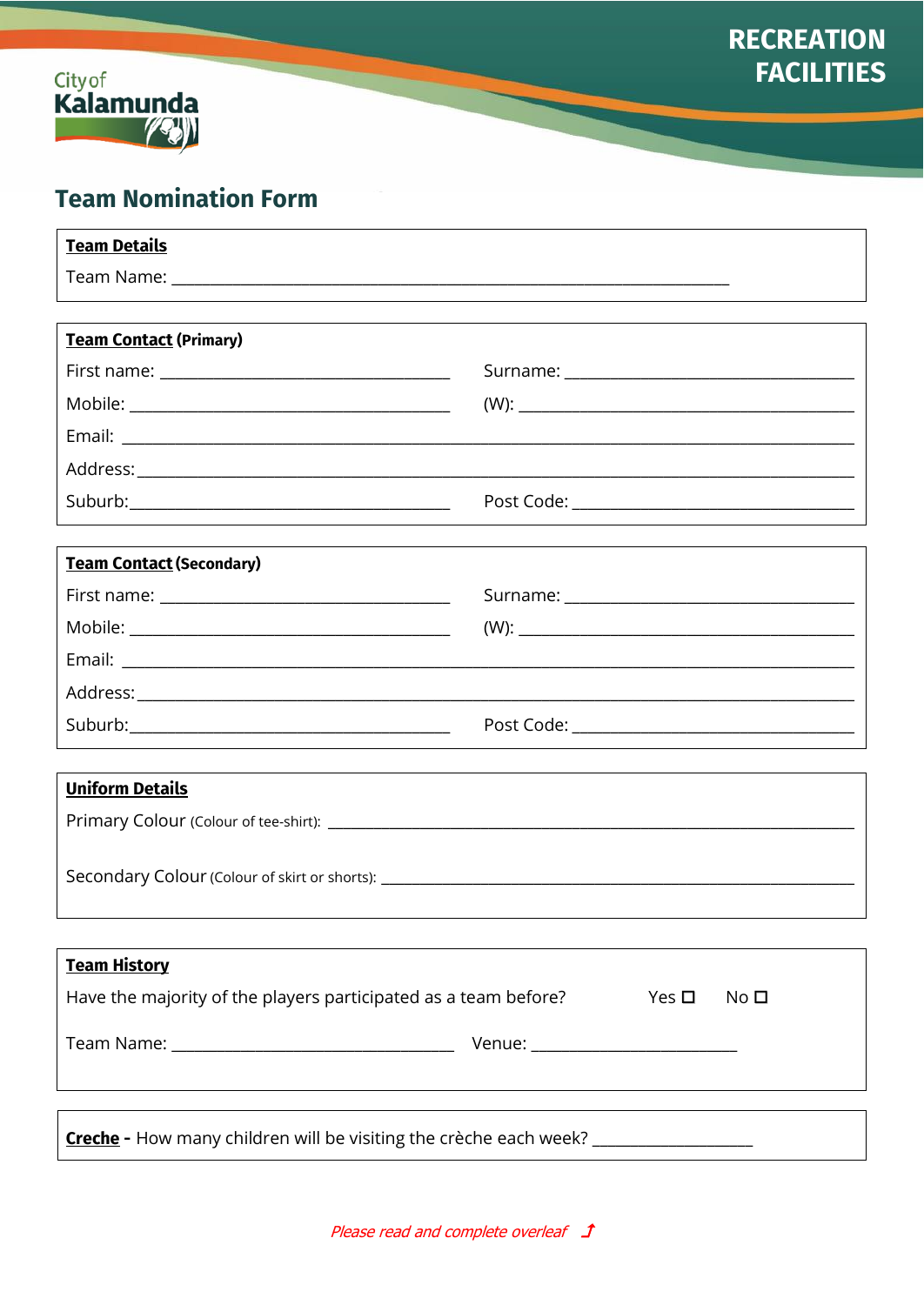| Fees 20/21 (Subject to change) |                                                                                                               | (All nomination forms must be accompanied with the nomination fee.) |  |
|--------------------------------|---------------------------------------------------------------------------------------------------------------|---------------------------------------------------------------------|--|
| Team Nomination:               | More than 2 weeks to 1 <sup>st</sup> fixture  \$41.50 per team                                                |                                                                     |  |
| Game Fees:                     |                                                                                                               |                                                                     |  |
| Forfeit Fine:                  | Less than 24 hours notice  \$103.00 per team per game<br>More than 24 hours notice  \$72.00 per team per game |                                                                     |  |
| Withdrawal Fee:                | \$150.00 per team                                                                                             | Bib hire: \$4.50 per set (or teams provide their own)               |  |

## **Team Details** (Details must be completed in full)

| <b>Name</b> | <b>Phone</b> | <b>Email</b> |
|-------------|--------------|--------------|
|             |              |              |
|             |              |              |
|             |              |              |
|             |              |              |
|             |              |              |
|             |              |              |
|             |              |              |
|             |              |              |
|             |              |              |
|             |              |              |

Fixtures will be established by week 3 of the competition and are final. They are not able to be changed once established to suit individual team's requirements. Fixtures and bylaws will be emailed to team Captains.